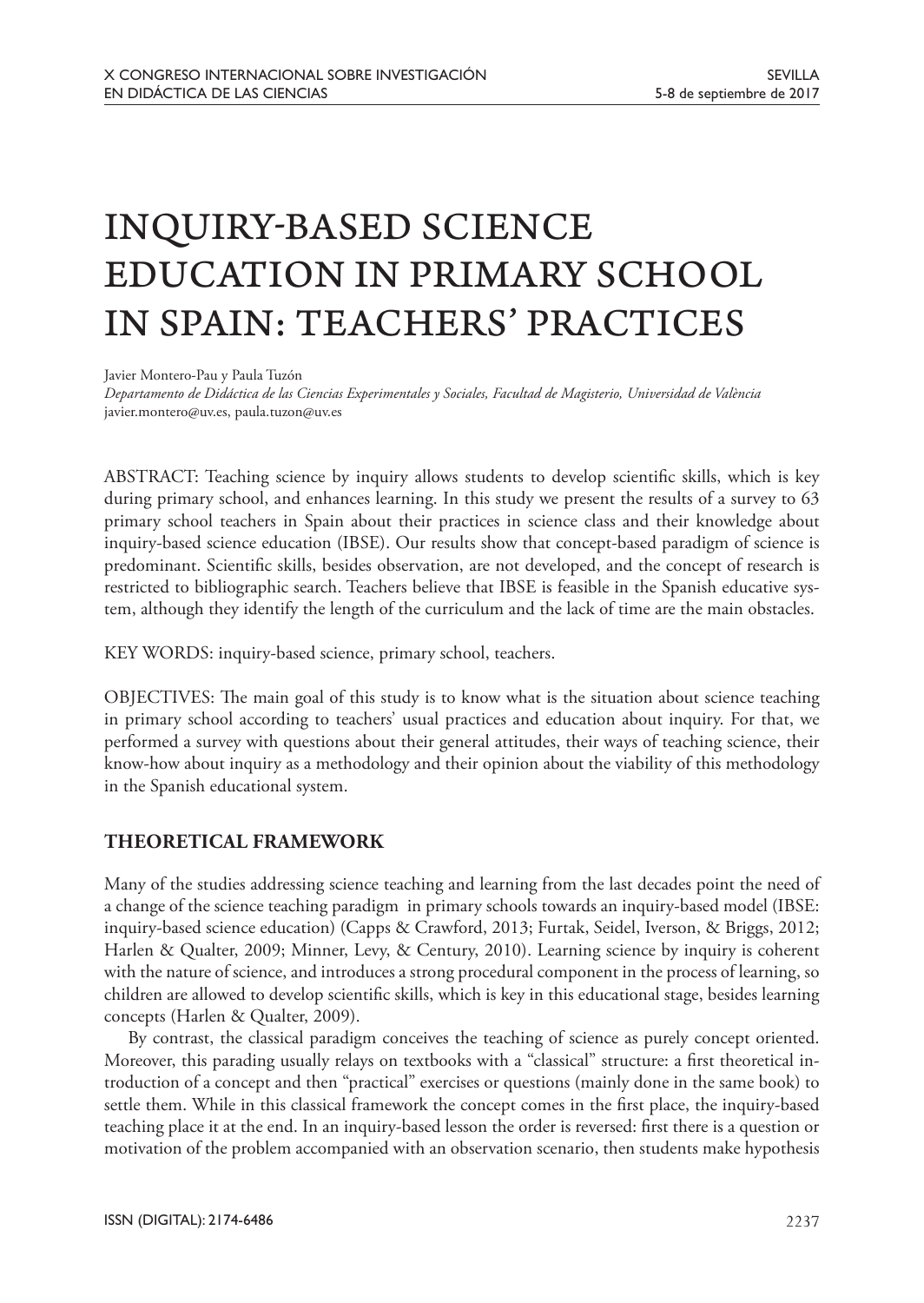and predictions, design experiments to test them, and, finally, perform their own experiments and draw conclusion (the concept). In this framework students learn and use scientific skills: systematic observation, classification and association, identification of variables that might affect a phenomenon, discrimination of variables, making hypothesis coherent with observations, concreting predictions, designing experiments, distinguishing reliable from not reliable tests, measuring, building conclusions from experimental data, etc.

Many teachers of primary school in Spain are aware of the need of changing the traditional way of teaching sciences, and usually include new methodologies and resources in their science classes. In this study we want to provide an overview of the extent of this paradigm shift in Primary Schools. We aim to answer what teachers do in their science lessons, how many of them have really moved from the classical methodology to inquiry-based science lesson, if they prepare students to acquire scientific skills, and which ones, and what are the main problems that teachers identify to teach by inquiry.

## **METHODOLOGY**

In order to analyse primary school teachers' attitudes, practices and knowledge about inquiry-based science teaching, we developed a survey with 12 closed-ended questions, plus two opened-ended subquestions to provide examples or clarifications. The survey was sent by email to the 1361 primary schools in Comunidad Valenciana (Spain) in June 2016. The email was addressed to the school management team with the request to forward the survey to all teachers covering the subject *Ciencias de la Naturaleza* (natural sciences). Additionally, the following demographic variables were also recorded: kind of school (state, private or state-subsidised school), religious/non-religious school, town, region, gender, professional experience, course in charge, number of children in class and University where they got the degree.

A brief summary of the questionnaire is presented in Table 1 (original wording can be found on https://goo.gl/ijKkB8).

| <i>OUESTION</i>                                                                                                                                                                                                                                                                                                                                                                                                                                                                                                       | <i>TYPE OF ANSWER</i>                             |
|-----------------------------------------------------------------------------------------------------------------------------------------------------------------------------------------------------------------------------------------------------------------------------------------------------------------------------------------------------------------------------------------------------------------------------------------------------------------------------------------------------------------------|---------------------------------------------------|
| 1) Do you like natural sciences?                                                                                                                                                                                                                                                                                                                                                                                                                                                                                      | 1 (totally dislike) to 10<br>(really like)        |
| 2) Do you like teaching natural sciences?                                                                                                                                                                                                                                                                                                                                                                                                                                                                             |                                                   |
| 3) Do your students like the subject of natural sciences?                                                                                                                                                                                                                                                                                                                                                                                                                                                             |                                                   |
| 4) How comfortable do you feel teaching the different parts of the subject? a) environment,<br>b) human body and health, c) living beings, d) matter and energy e) machines                                                                                                                                                                                                                                                                                                                                           | 1 (very uncomfortable)<br>to 5 (very comfortable) |
| 5) How is the general structure of your class when you introduce a new concept? a) there is<br>an initial observation/questioning and then a theoretical explanation; b) children search<br>information and then prepare presentations; c) theoretical explanation and then exercises;<br>d) children observe, rise questions and then test them; e) children do demonstrative expe-<br>riments about what has been explained; f) the teacher does a demonstrative experiment<br>of what has been explained; g) other | 1 (never) to 5 (always)                           |
| 5.1) If you have chosen $g$ explain how                                                                                                                                                                                                                                                                                                                                                                                                                                                                               | Open answer                                       |
| 5.2) If you have chosen d) provide an example of what you do and what children do                                                                                                                                                                                                                                                                                                                                                                                                                                     |                                                   |
| 6) How frequently do you use a textbook?                                                                                                                                                                                                                                                                                                                                                                                                                                                                              | 0 to $100\%$ of time                              |
| A short explanation about what IBSE is provided at this point                                                                                                                                                                                                                                                                                                                                                                                                                                                         |                                                   |

Table 1. Summary of the questionnaire for primary school teachers.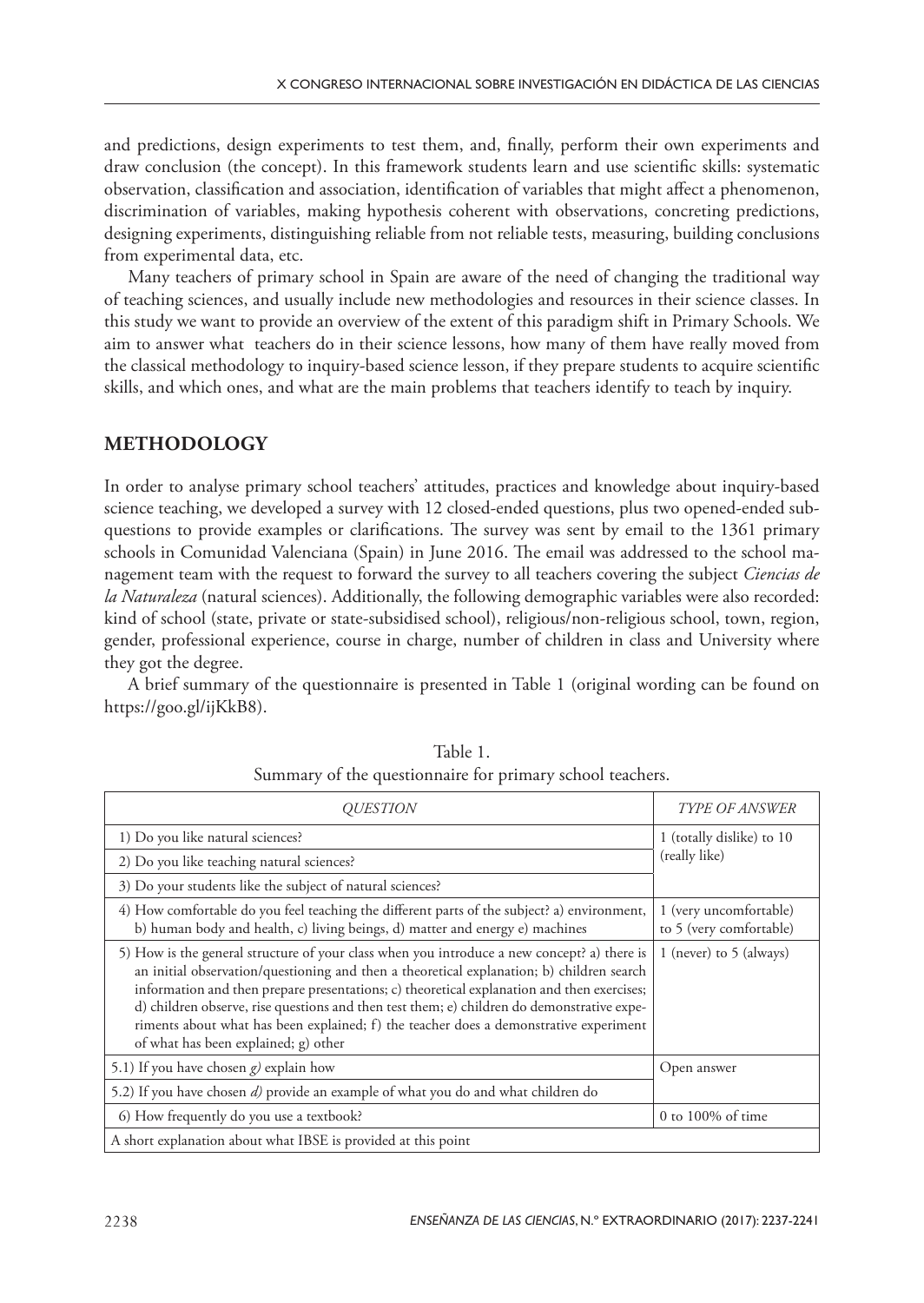| <i>OUESTION</i>                                                                                                                                                                                                                                             | <b>TYPE OF ANSWER</b>                            |
|-------------------------------------------------------------------------------------------------------------------------------------------------------------------------------------------------------------------------------------------------------------|--------------------------------------------------|
| 7) Did you know about IBSE?                                                                                                                                                                                                                                 | Yes/No                                           |
| 8) Do you teach science by inquiry?                                                                                                                                                                                                                         |                                                  |
| 9) Do you think IBSE is viable in our educational system?                                                                                                                                                                                                   | 1 (totally inviable) to 10<br>(totally viable)   |
| 10) What are 3 main limitations your find? a) lack of time; b) the length of the syllabus; c)<br>the curriculum; d) the inspection; e) lack of materials; d) lack of human resources; f) lack<br>if training; g) number of children per classroom; h) other | Choose three items                               |
| 11) How capable do you feel to teach science by inquiry?                                                                                                                                                                                                    | 1 (totally incapable) to 10<br>(totally capable) |
| 12) Are you willing to get training on IBSE?                                                                                                                                                                                                                | 1 (totally unwilling) to 10<br>(totally willing) |

Answers to question 5.1 were only taken into account if a completely different strategy than those given by question 5 was provided. Answers to question 5.2 were classified into three categories based on how many different scientific skills they work: *inquiry* (I), if they work all scientific skills (see Theoretical Framework); *partial inquiry* (PI), if only a few skills are worked; and *not inquiry* (NI).

#### **RESULTS AND DISCUSSION**

The survey was answered by 63 primary school teachers: 74.6% were women, 66.6% had more than 20 years of teaching experience and 68.3% worked in state schools. Half of the teachers teach to  $5<sup>th</sup>/6<sup>th</sup>$ courses (47.6% of the samples). Estimated response rate was very low (< 0.3 %). Notice that this is a rough estimate based on the number of teachers in Comunidad Valenciana (c.a. 24,000) (data retrieved from the Spanish Ministry of Education, Culture and Sports Science corresponding to years 2013-2014), and assuming that all teachers received the survey, which is unlikely.

Teacher's attitude towards science (questions 1-3) shows that, in general, they like sciences and teaching science. And there is a positive correlation ( $R^2=0.56$ , p-value<0.001) between both factors. Interestingly, both factors are also correlated with their perception about their students liking science; the more they like teaching science, the more they think their students like the subject (R²=0.26, p-value<0.001). In general, teachers feel significantly more comfortable (question 4) with topics related to environment, human body/health or living beings, than to topics related to matter and energy or machines (Kruskal-Wallis rank sum test, p-value<0.001). This result is in line with secondary school students' preferences (Solbes, 2011), and it will be interesting to further study if there is a link between primary school teachers' preferecence and secondary students.

Teachers structure their science classes (question 5) in different ways. The frequency of use of the different teaching strategies varies (Kruskal-Wallis rank sum test p-value<0.001). The most frequently used strategies are either using an initial observation and questioning following with a classical approach or students do presentations after seeking information about a concept (e.g., Internet) (5a and 5b). After these strategies, the two more common are either the students or the teacher do demonstrative experiments as an application of the concept that has been explained (5e and 5f). Finally, the less frequent are the purely classical approach (i.e., explaining a concept and then activities to reinforce), and what teachers understand as an "inquiry-based approach" (5c and 5d). None of the answers alleging using other strategies (question 5.1) was in fact different from those proposed in question 5, and all of them could be assigned to one of the pre-defined strategies.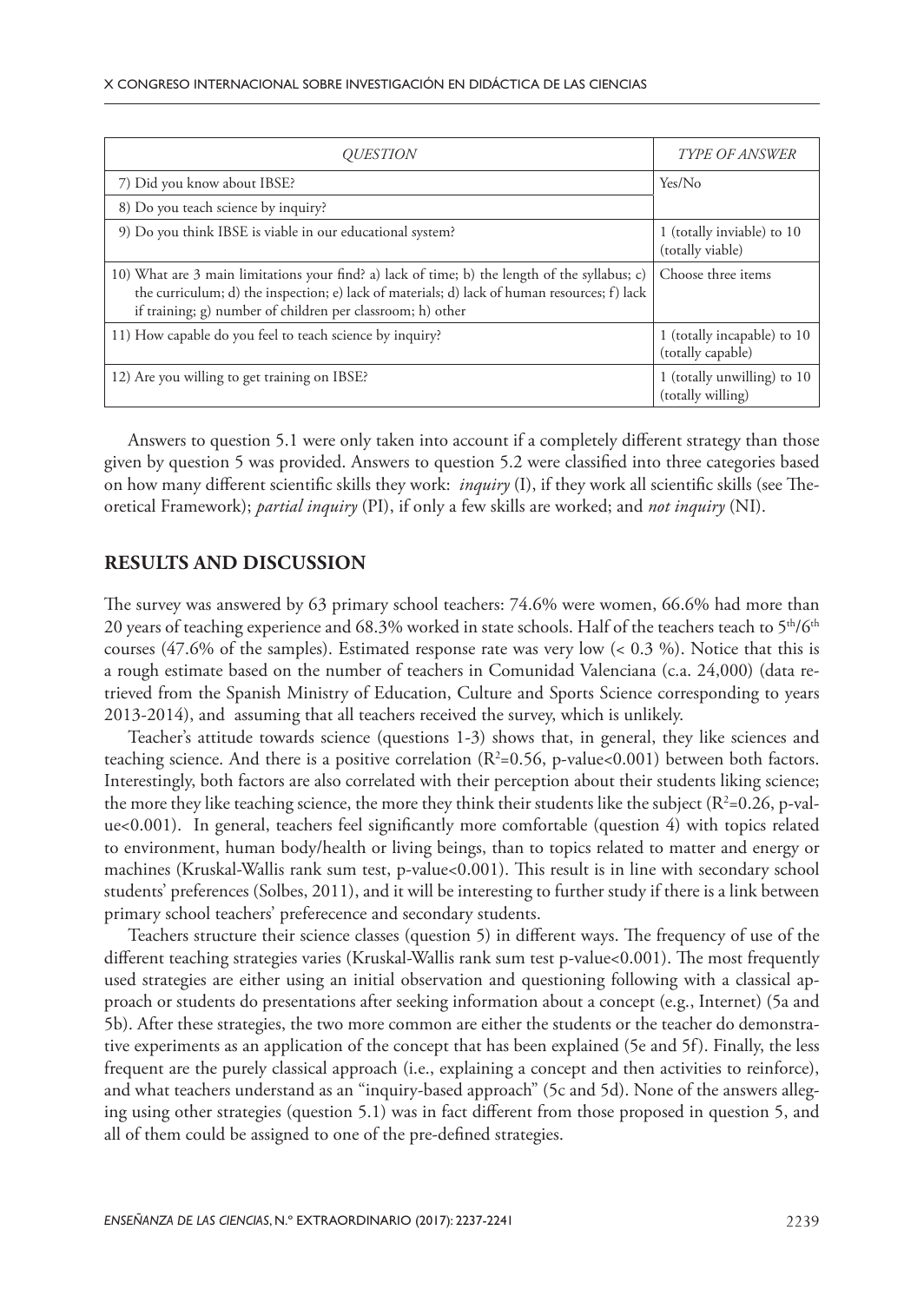Some of the teachers declare to use an inquiry-based approach, however, the examples provided (question 5.2) show that they mainly use observation as a motivating starting activity, but not as a part of an investigation. Teachers also tend to confuse "investigating" with "searching on the Internet" (e.g., "We start with motivating questions and then students search the information by themselves (on the Internet or wherever)". They also confuse investigation with "children doing things", no matter what. In other cases, teachers describe examples of inquiry as situations where children or teachers do experiments but are completely demonstrative, i.e. guided steps to show how some phenomenon happens. There is no investigation in any sense. Children do not decide how to test their hypothesis, which of the variables involved in a phenomenon they need to vary or keep fixed, they do not perform experimental designs or discuss about what is a reliable test. In short, children do not do experiments in the scientific sense. The high frequency of "non-classical" methodologies should be taken with caution, as a bias can exist in this kind of surveys; more innovative teachers could be more willing to participate in studies.

The principal component analysis (PCA) based on the use of the different strategies show that the two first principal components (60% of the total variance) are related to involving more/less the children in the learning process (PC1) and doing/not doing experiments (although demonstrative) (PC2). Two different groups can be found in the PCA, teachers that use strategies where children are more involved and perform demonstrative experiments, and on the other hand, teachers using a more classical approach, with less children involvement and use of demonstrative experiments.

After reading a text explaining what IBSE is, which are the scientific skills and how they should be taught to children, 30% of teachers claim they already know what IBSE was and 30% consider that they apply IBSE in class (questions 7 and 8). These results contrast with question 5, where 86% of them claim to use at some point an inquiry-based strategy; however, this frequency drops to a 30% after reading about it. This, together with fact that none of the examples of an "inquiry lesson" is really an inquiry lesson (see above), shows that teachers do not fully understand what inquiry means.

In general, teachers are positive regarding the viability of inquiry-based teaching (question 9) (50% score 7/8 in this question and 20% score 5/6). Nevertheless, they identify the lack of time (73.0% of teachers), lack of material resources (57.1%) and extension of the syllabus (52.4%) as the three main obstacles to implement IBSE in the Spanish educational system. Lack of time assigned to science, which is also related to the extension of the syllabus, is a major drawback for IBSE. Students require time to develop the scientific skills. Time allocated to science in primary schools in the Spanish system is between 1.5 and 2 hours per week (depending on the regional regulations). Moreover, this problem is aggravated with two common situations: i) lack of curricular interaction, subjects are mainly regarded as independent entities, and ii) strict timetables, so joining the assigned time to science into a longer single lesson is sometimes difficult. Thus, a more flexible organization of timetables, and higher interaction among subjects (IBSE is especially suited to work transverse topics) can alleviate this problem. Another of the main teachers' concerns regarding viability of IBSE is related to the curriculum, either to the extent of the syllabus (e.g., "It is impossible to work on scientific skills with so many contents to cover") or the selection of topics to teach. However, the description of concepts and the depth in which they have to be covered on the law that regulates the Spanish curriculum is not very extensive, and it would allow teachers to design lighter curricula. This is not the case of primary school textbooks, which tend to cover mandatory concepts in a higher depth, sometimes repeating concepts course after course, resulting in lengthier and denser curricula. Interestingly, our results show a trend that teachers that use textbooks more often also tend to recognise the extension of the syllabus as a limiting factor, however differences were not statistically significant (Fisher test p-value=0.157) probably because of a lack of statistical power due to low sample size. In future studies, it will be interesting to study this relationship among use of textbooks and perception of the curriculum with more detail. Finally, teachers